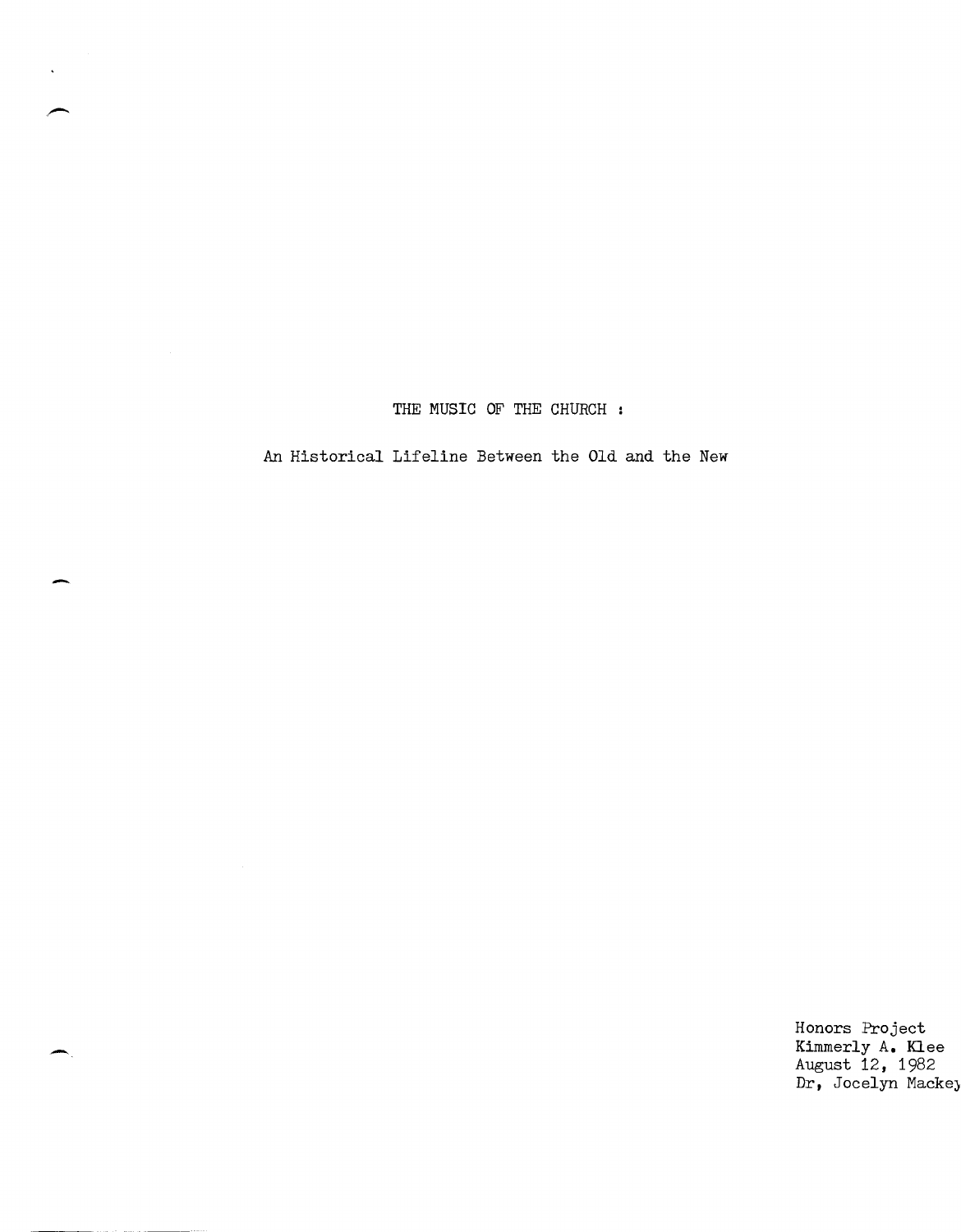-

-

The Catholic Church is interested in music. She cherishes and promotes the culture of musical and phonetic harmonies for the greater glory of God. The very nature of the Catholic Church brings under her jurisdiction all creation and its 1 expression in as much as created things must serve the creator.<sup>1</sup>

From the very beginning, music has been recognized as a viable means to beautify worship and inspire devotion. Man loves song and wishes to sing his praise to God through music, and since the earliest days, the Church has included music as a part of her worship.

Even though the first application of music as an art form was made in the Church, the Church does not look upon music as an unnecessary ornament of the liturgy. According to Pope st. Pius X, music is a functional part - parte integrante of divine worship, intended to serve both the greater glory of God and the edification of the faithful.<sup>2</sup> In every age, fluctuations have existed in the relationship between Church music and secular music, for Church music has always had a purpose and task that links it on the one hand with the liturgy, and on the other with the people of the time.<sup>3</sup> Hence, Church music in every era has been characterized by the cultivation of both new music and the old historical forms. Even today in the music of the Church, the old and new are found side by side.

It took six hundred years to produce the first fully developed piece of artistic worship music, the chant or plainsong.  $4$  Because of the strong tradition regarding the revisions undertaken by the reform pope, Gregory, it is impossible not to speak in terms of the "Gregorian Chant." The Gregorian chant is really verbal music, in that it has no existence apart from the words. The freest rhythm imaginable brings  $\sim$  life to the tonal line, creating a musical form eminently spiritual.<sup>5</sup>

> The music of the Chant does not have the feeling that the words have been put to music, but the music springs out of the words themselves. Anyone singing Gregorian music must treat the words as holy things, as highly concentrated media with expressive values, and must be able to appreciate the beauty of the Church's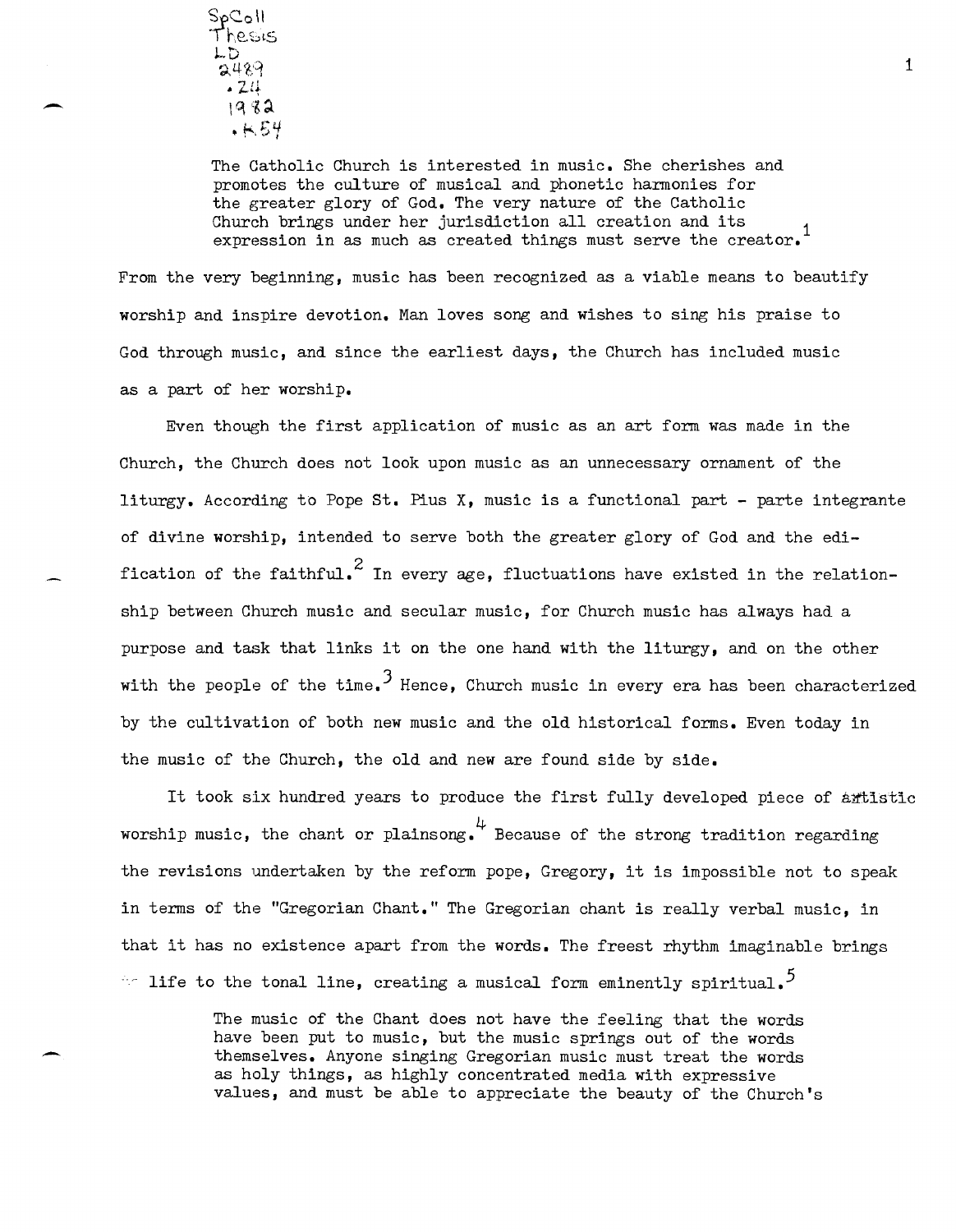Latin. The purpose of the music is to enhance the solemnity of the Church offices and help to sanctify souls; therefore this chant must differ from secular music in inspiration, general character, and method of execution. We find in the chant the following characteristics: it is sacred, grave, simple, expressive,and catholic, that is, accessible to all men, of all races in all countries, and in every age.

-

The plainsong was not purely homophonic, in that it was sung in octaves whenever men and boys joined in singing the same melody. The melody was therefore limited in range so that the lower voices could sing the higher notes and vice versa. The first part-singing, other than octaves, came when some of the singers sang the same melody beginning on the dominant, a fourth below the tonic. This duplication of the melody at a different pitch was known as organum.<sup>7</sup> The discovery of contrary motion soon followed. with one voice maving  $\mu \rho$  as the other moved down. As the additional parts began to move more independently, they began possessing rhythms different from the original plainsong. This voice independence necessitated the development of mensurable rhythm, expressed by a mensurable notation.  $8^{\circ}$  The musical quality of parts advanced, evolving into the motet. The center of interest shifted from the Gregorian cantus firmus to the new composition itself. The cantus firmus was adapted to the new contrapuntal setting, which actually formed an independent composition by itself. Once the cantus firmus had lost its role as the melodic lead, it became an "alien element," and it was a small step to discontinue the cantus firmus altogether, inventing all the voices. The process was a slow one. however, for "from the first feeble experiments in the tenth century, six hundred years were necessary to evolve the masterpieces of the second great school, the classical polyphony or many-voiced music."<sup>10</sup>

During the Reformation, the Roman Catholics, Protestants, and Anglicans all faced terrible losses and made glorious gains, but church music underwent amazing advance. In the 16th century, Palestrina became the "savior of church music" by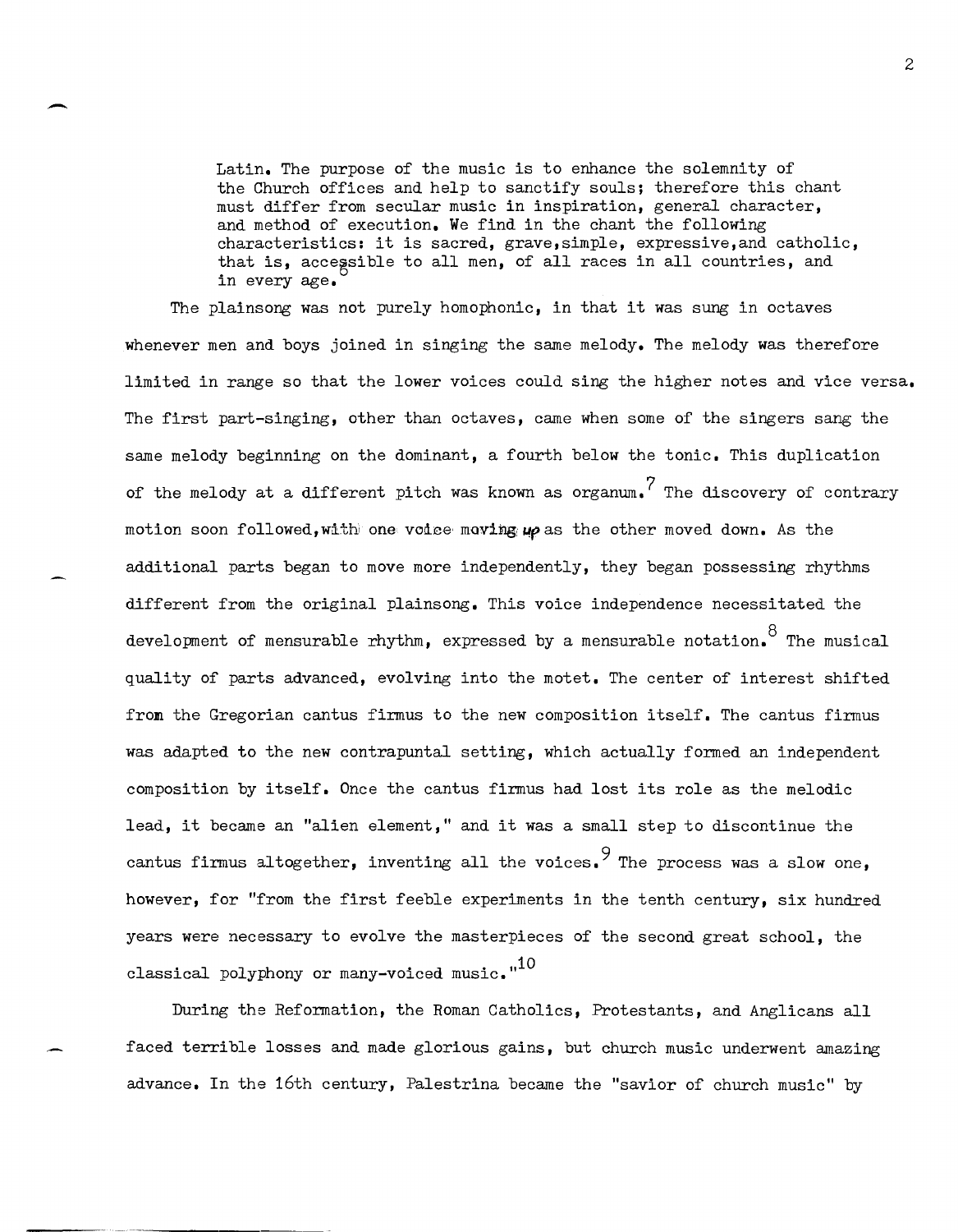demonstrating before the religious Council of Trent that the polyphonic style was not irreverent in spirit, nor did it interfere with an understanding of the text.<sup>11</sup> Palestrina's compositions were polyphonic, yet his conservative, anti-secular style eliminated any elaborate contrapuntal devices which might distort or distract from the words. In his work, Palestrina resolved the conflict between text and music,and between counterpoint and harmony. In doing so, he created a new church-music ideal.<sup>12</sup>

-

-

By the end of the 16th century, church music came under the influence of the Baroque Era. The emotionalism of the period brought a new personal expression to music of the Church. The conservative style of Palestrina contrasted against a newer progressive style, which featured a figured bass line. Thus a "stile antico" and "stile moderno" developed side by side. $^{13}$  The Baroque period also saw the development of instrumental music in church worship. By the 17th century, the decline in the sense of what was fitting for Church worship made possible the use of instrumental compositions in place of settings of the Proper.  $14$  The church sonata and the development of independent organ music were the means by which instrumental music gained acceptance in the church. J.S. Bach emerged as the main composer of baroque church music. He, himself, claimed no difference in principle between his sacred and secular works, having composed both for "the glory of God." Bach sometimes even used the same music for either sacred or secular words,or for an instrumental work. 15

From the 16th century on, the organ gained importance in the performance of liturgical song. By the 17th century, church organ music had grown independent of liturgical melodies and vocal music. General forms of instrumental music gave organ music new possibilities for development. The chief function of the Catholic organist was that of improvisation. Improvised passages were used to fill pauses in the Church

]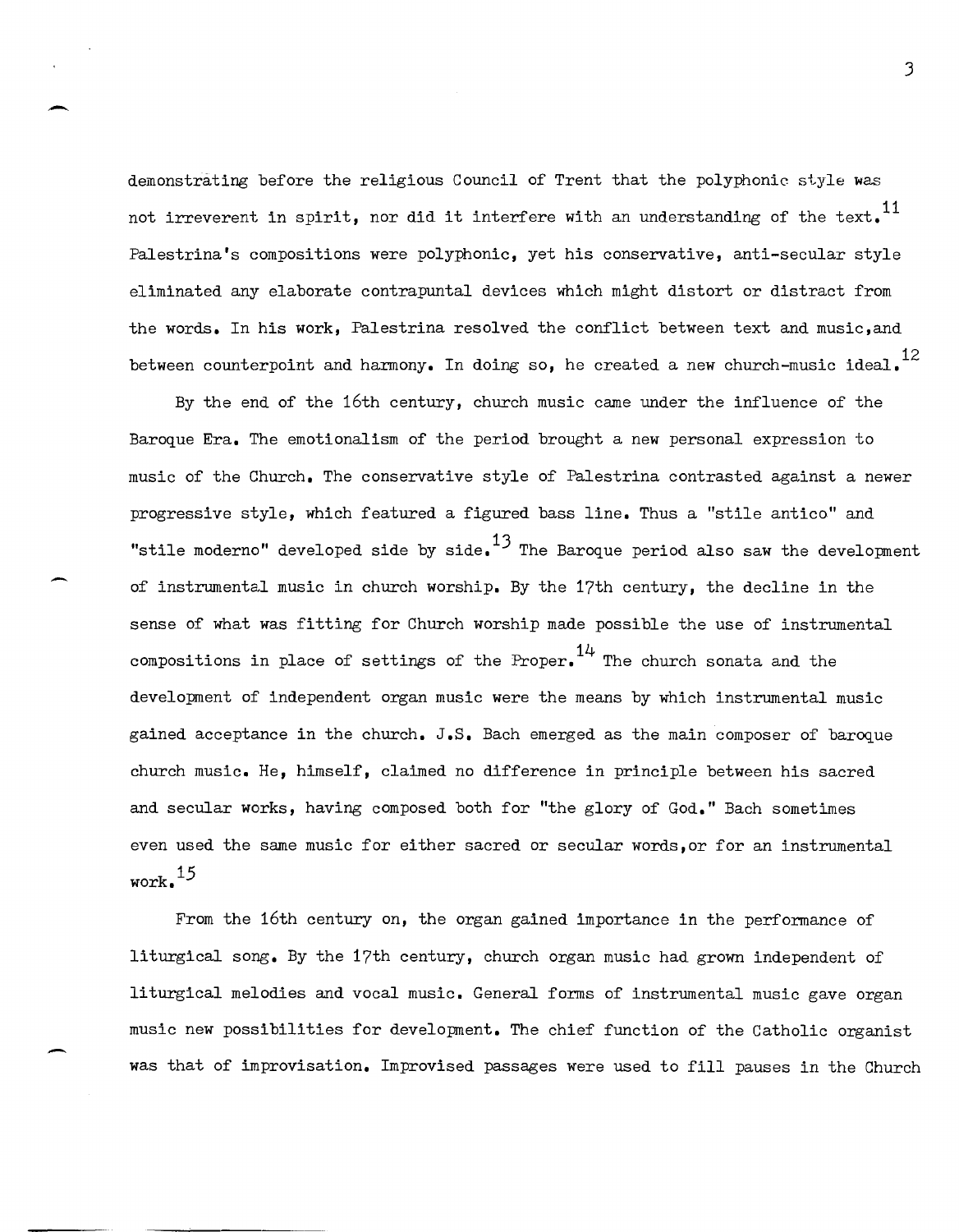service and to introduce the singing. Organ improvisation eventually paved the way for uninterrupted music throughout the entire Mass.<sup>16</sup>

The emphasis on personal piety throughout the baroque era contrasted with the official liturgical prayer of the Church. Musical composition was broadened to reflect this *new* attitude and the popular trends of the time. In 1?49, Pope Benedict XIV recognized the *new* contemporary style, with its instrumental accompaniment and solo pieces, as long as it avoided a theatrical expression. He instructed musicians that voices and instruments should work together "to arouse the sentiments of the faithful, so that the may be more joyfully excited to piety and devotion. $1^1$ ? Thus even ecclesiastical authority reflected contemporary views on Church music, abandoning the inflexibility that had characterized the medieval Church. Expressive of the *new* personal attitude of the Church was the emergence of hymns in the vernacular.

The Classical period of the 18th century gave birth to composers whose merits were to be found in secular music. Although a *few* composers in Catholic countries carried on the ancient traditions, most classical composers brought sacred music into conformity with the style of secular music. Some composers, however, did manage to effect a compromise between the conservative and modern elements. This mixed style, influenced by the symphonic instrumental forms, became the basis for the sacred compositions of Haydn and Mozart. Although not counted among the major works of the classical composer, sacred vocal music was equally profound, though stated in a brief, simple, homophonic style.<sup>18</sup>

Classical instrumental music also evolved from the baroque church sonata of the previous century. The flowing melodic line was replaced by the development of dynamic themes. Reflective of the classical period was music technical in style, and multi-dimensional within a complex, yet unified structure.<sup>19</sup>

4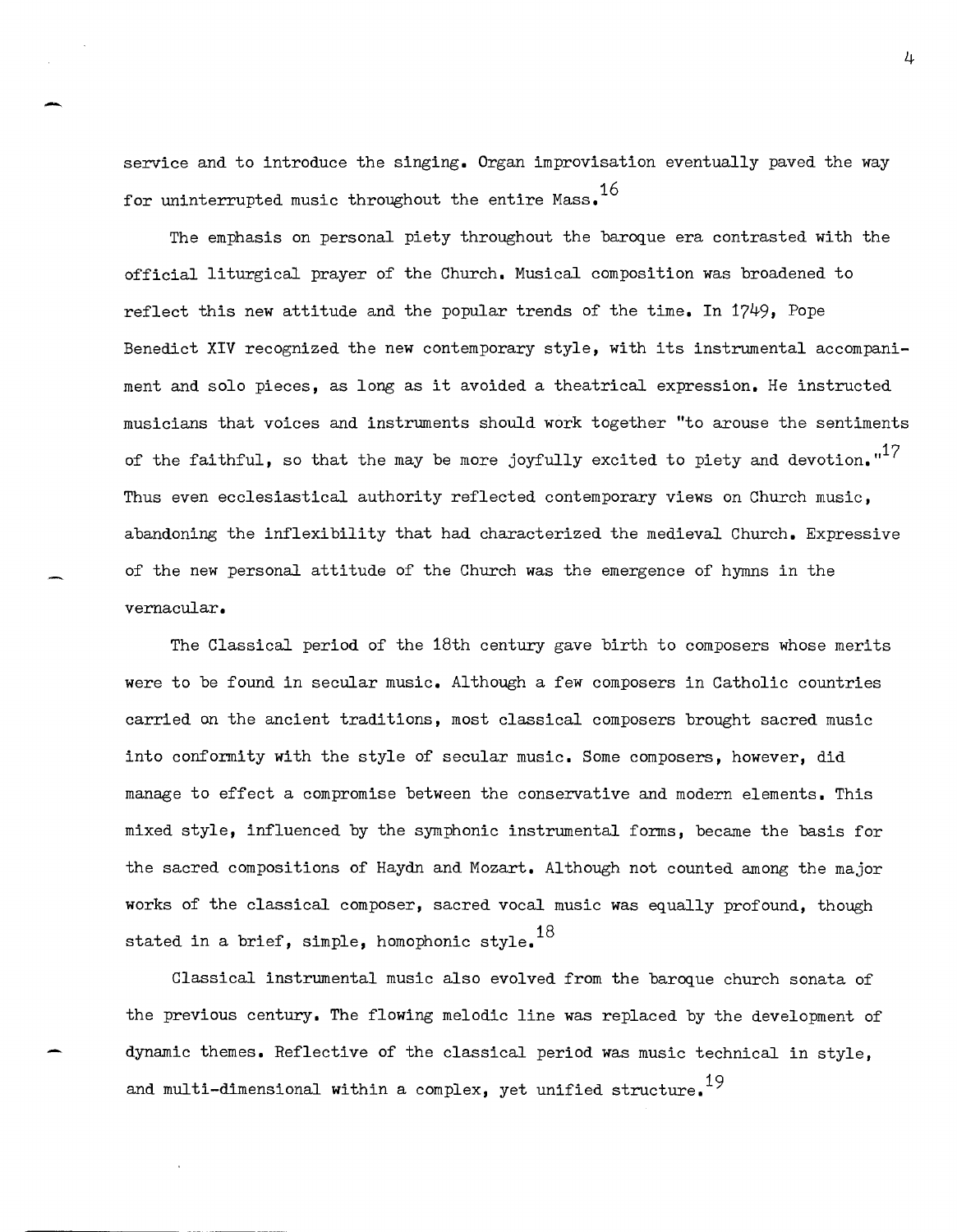The 19th century was not one of the great ages of church music. Toward the middle of the century, the Cecilian Movement, named for the patron saint of music, arose within the Catholic Church, seeking musical reform.  $^{20}$  The movement was stimulated in part by Romantic interest in music of the past, reviving the 16th century a cappella style. In the words of a Romantic composer, 19th century church music could best be termed Humanitarian.

-

It must be devotional, strong, and drastic, uniting on a colossal scale the theatre and the church, at once dramatic and sacred, splendid and simple, ceremonial and serious $_{21}$ fiery and free, stormy and calm, translucent and emotional.

At the turn of the century, music experienced the influence of nationalism. Expressive of this new nationalism was the 20th century English composer, Ralph Vaughan Williams. The trend of 20th century church music has been to absorb the new musical discoveries without losing touch with tradition. In this sense, much of 20th century church music is "neo-classic" in nature. Such was the overriding theme of Vatican **II,** in which the Fathers of the Council stated, "The liturgical year is to be revised so that the traditional customs and discipline of the sacred seasons can be preserved or restored to meet the conditions of modern times.  $n^2$ One of the greatest musical implications of Vatican II was the change from Latin to the vernacular, bringing Church music even closer to the "common man."

One often hears of the decadence of church music today, as Palestrina and Bach composed so well, centuries ago. 20th century church music resembles the baroque or classical styles no more than modern art could possibly resemble the Gothic ••• but why should it? The music of the Church continues to be the lifeline of the people, linking them to both the traditions of the Church and the trends of the modern world.

5